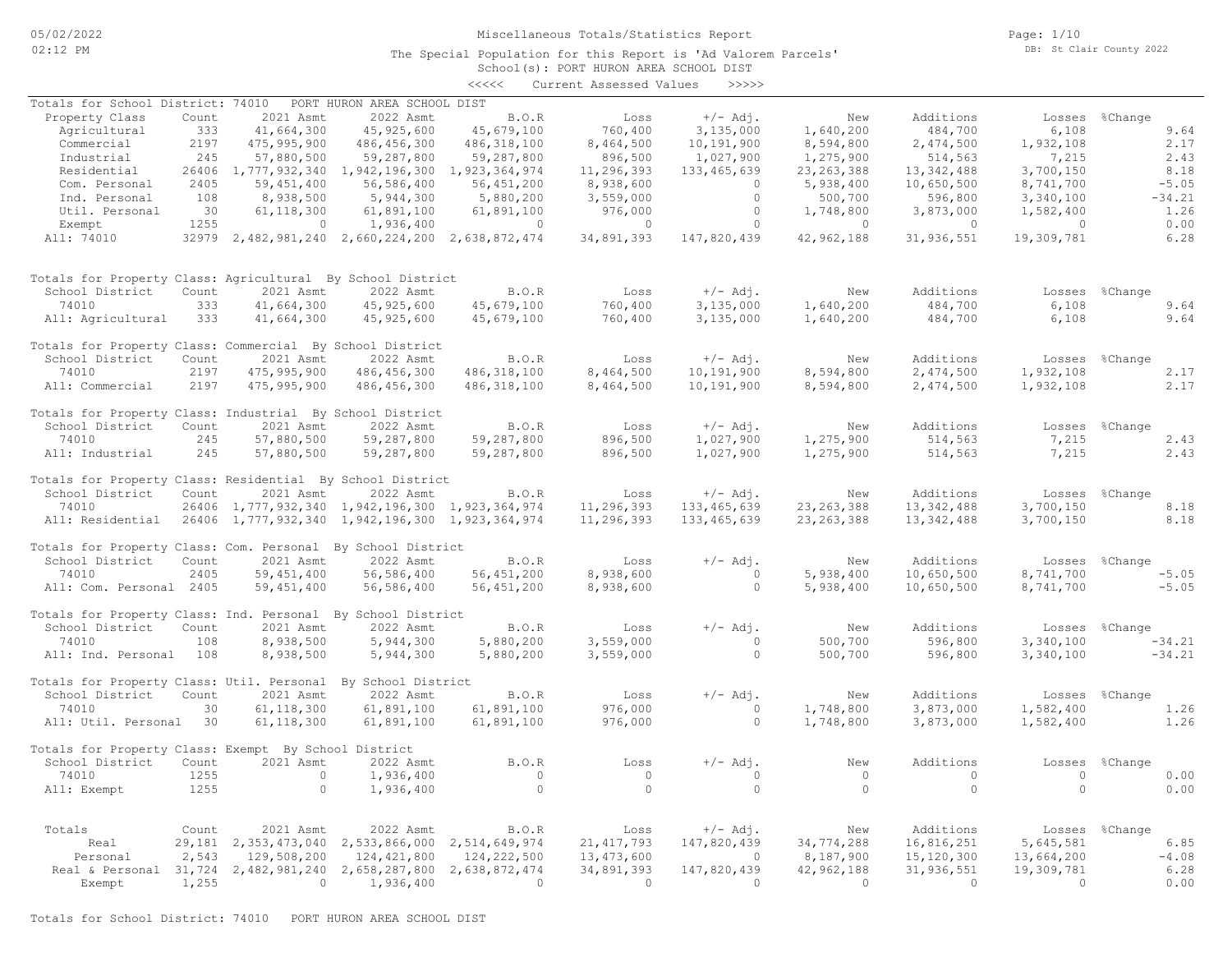# Miscellaneous Totals/Statistics Report

Page: 2/10 DB: St Clair County 2022

#### School(s): PORT HURON AREA SCHOOL DIST The Special Population for this Report is 'Ad Valorem Parcels'

| くくくくく | S.E.V., Taxable and Capped Values |  |  |  | >>>>> |
|-------|-----------------------------------|--|--|--|-------|
|-------|-----------------------------------|--|--|--|-------|

|                                                              |        |               |                                                                                                                                     |                | and capped                                |                                                                                     |               |                             |               |               |
|--------------------------------------------------------------|--------|---------------|-------------------------------------------------------------------------------------------------------------------------------------|----------------|-------------------------------------------|-------------------------------------------------------------------------------------|---------------|-----------------------------|---------------|---------------|
| Property Class                                               | Count  | 2021 SEV      | Fin SEV                                                                                                                             | 2022 SEV       | 2021 Tax                                  | Fin Tax                                                                             | 2022 Tax      | BOR Tax                     | 2022 Cap      | 2022 MCAP     |
| Agricultural                                                 | 333    | 41,664,300    | 41,848,300                                                                                                                          | 45,679,100     | 22,699,819                                | 22,803,104                                                                          | 24,506,808    | 24, 357, 594                | 24, 259, 148  | 24, 139, 762  |
| Commercial                                                   | 2197   | 475,995,900   | 468, 732, 633                                                                                                                       | 486, 318, 100  | 349,609,631                               | 346, 403, 827                                                                       | 365, 464, 518 | 365,840,320                 | 357,483,698   | 357, 945, 715 |
| Industrial                                                   | 245    | 57,880,500    | 57,880,500                                                                                                                          | 59,287,800     | 47,576,060                                | 47,576,060                                                                          | 48, 815, 435  | 48, 815, 435                | 49,563,481    | 49,563,481    |
| Residential                                                  | 26406  | 1,777,932,340 | 1,775,481,532                                                                                                                       | 1,923,364,974  | 1,349,890,731                             | 1,348,083,758                                                                       | 1,443,717,015 | 1,429,890,877               | 1,418,036,933 | 1,404,627,151 |
| Com. Personal                                                | 2405   | 59,451,400    | 58,147,700                                                                                                                          | 56,451,200     | 59,451,400                                | 58,147,700                                                                          | 56,586,400    | 56, 451, 200                | 56,586,400    | 56, 451, 200  |
| Ind. Personal                                                | 108    | 8,938,500     | 8,938,500                                                                                                                           | 5,880,200      | 8,938,500                                 | 8,938,500                                                                           | 5,944,300     | 5,880,200                   | 5,944,300     | 5,880,200     |
| Util. Personal                                               | 30     | 61, 118, 300  | 61,120,877                                                                                                                          | 61,891,100     | 60,996,985                                | 60,999,562                                                                          | 61,774,991    | 61,774,991                  | 61,793,143    | 61,793,143    |
| Exempt                                                       | 1255   | $\circ$       | $\overline{0}$                                                                                                                      | $\circ$        | $\circ$                                   | $\circ$                                                                             | 1,311,562     | $\circ$                     | 1,281,998     | $\circ$       |
| All: 74010                                                   |        |               | 32979 2,482,981,240 2,472,150,042 2,638,872,474 1,899,163,126 1,892,952,511 2,008,121,029 1,993,010,617 1,974,949,101 1,960,400,652 |                |                                           |                                                                                     |               |                             |               |               |
| Totals for Property Class: Agricultural By School District   |        |               |                                                                                                                                     |                |                                           |                                                                                     |               |                             |               |               |
| School District                                              | Count  | 2021 SEV      | Fin SEV                                                                                                                             | 2022 SEV       | 2021 Tax                                  | Fin Tax                                                                             | 2022 Tax      | BOR Tax                     | 2022 Cap      | 2022 MCAP     |
| 74010                                                        | 333    | 41,664,300    | 41,848,300                                                                                                                          | 45,679,100     | 22,699,819                                | 22,803,104                                                                          | 24,506,808    | 24, 357, 594                | 24, 259, 148  | 24, 139, 762  |
| All: Agricultural                                            | 333    | 41,664,300    | 41,848,300                                                                                                                          | 45,679,100     | 22,699,819                                | 22,803,104                                                                          | 24,506,808    | 24, 357, 594                | 24, 259, 148  | 24, 139, 762  |
| Totals for Property Class: Commercial By School District     |        |               |                                                                                                                                     |                |                                           |                                                                                     |               |                             |               |               |
| School District                                              | Count  | 2021 SEV      | Fin SEV                                                                                                                             | 2022 SEV       | 2021 Tax                                  | Fin Tax                                                                             | 2022 Tax      | BOR Tax                     | 2022 Cap      | 2022 MCAP     |
| 74010                                                        | 2197   | 475, 995, 900 | 468,732,633                                                                                                                         | 486, 318, 100  | 349,609,631                               | 346, 403, 827                                                                       | 365, 464, 518 | 365,840,320                 | 357, 483, 698 | 357, 945, 715 |
| All: Commercial                                              | 2197   | 475, 995, 900 | 468,732,633                                                                                                                         | 486, 318, 100  | 349,609,631                               | 346, 403, 827                                                                       | 365, 464, 518 | 365,840,320                 | 357, 483, 698 | 357, 945, 715 |
| Totals for Property Class: Industrial By School District     |        |               |                                                                                                                                     |                |                                           |                                                                                     |               |                             |               |               |
| School District                                              | Count  | 2021 SEV      | Fin SEV                                                                                                                             | 2022 SEV       | 2021 Tax                                  | Fin Tax                                                                             | 2022 Tax      | BOR Tax                     | 2022 Cap      | 2022 MCAP     |
| 74010                                                        | 245    | 57,880,500    | 57,880,500                                                                                                                          | 59,287,800     | 47,576,060                                | 47,576,060                                                                          | 48, 815, 435  | 48, 815, 435                | 49,563,481    | 49,563,481    |
| All: Industrial                                              | 245    | 57,880,500    | 57,880,500                                                                                                                          | 59,287,800     | 47,576,060                                | 47,576,060                                                                          | 48, 815, 435  | 48, 815, 435                | 49,563,481    | 49,563,481    |
| Totals for Property Class: Residential By School District    |        |               |                                                                                                                                     |                |                                           |                                                                                     |               |                             |               |               |
| School District                                              | Count  | 2021 SEV      | Fin SEV                                                                                                                             | 2022 SEV       | 2021 Tax                                  | Fin Tax                                                                             | 2022 Tax      | BOR Tax                     | 2022 Cap      | 2022 MCAP     |
| 74010                                                        | 26406  |               | 1,777,932,340 1,775,481,532                                                                                                         | 1,923,364,974  | 1, 349, 890, 731 1, 348, 083, 758         |                                                                                     | 1,443,717,015 | 1,429,890,877               | 1,418,036,933 | 1,404,627,151 |
| All: Residential                                             | 26406  |               | 1,777,932,340 1,775,481,532                                                                                                         |                |                                           | 1,923,364,974 1,349,890,731 1,348,083,758 1,443,717,015 1,429,890,877 1,418,036,933 |               |                             |               | 1,404,627,151 |
| Totals for Property Class: Com. Personal By School District  |        |               |                                                                                                                                     |                |                                           |                                                                                     |               |                             |               |               |
| School District                                              | Count  | 2021 SEV      | Fin SEV                                                                                                                             | 2022 SEV       | 2021 Tax                                  | Fin Tax                                                                             | 2022 Tax      | BOR Tax                     | 2022 Cap      | 2022 MCAP     |
| 74010                                                        | 2405   | 59, 451, 400  | 58, 147, 700                                                                                                                        | 56, 451, 200   | 59, 451, 400                              | 58, 147, 700                                                                        | 56,586,400    | 56, 451, 200                | 56,586,400    | 56, 451, 200  |
| All: Com. Personal 2405                                      |        | 59,451,400    | 58, 147, 700                                                                                                                        | 56,451,200     | 59,451,400                                | 58,147,700                                                                          | 56,586,400    | 56,451,200                  | 56,586,400    | 56,451,200    |
| Totals for Property Class: Ind. Personal By School District  |        |               |                                                                                                                                     |                |                                           |                                                                                     |               |                             |               |               |
| School District                                              | Count  | 2021 SEV      | Fin SEV                                                                                                                             | 2022 SEV       | 2021 Tax                                  | Fin Tax                                                                             | 2022 Tax      | BOR Tax                     | 2022 Cap      | 2022 MCAP     |
| 74010                                                        | 108    | 8,938,500     | 8,938,500                                                                                                                           | 5,880,200      | 8,938,500                                 | 8,938,500                                                                           | 5,944,300     | 5,880,200                   | 5,944,300     | 5,880,200     |
| All: Ind. Personal                                           | 108    | 8,938,500     | 8,938,500                                                                                                                           | 5,880,200      | 8,938,500                                 | 8,938,500                                                                           | 5,944,300     | 5,880,200                   | 5,944,300     | 5,880,200     |
| Totals for Property Class: Util. Personal By School District |        |               |                                                                                                                                     |                |                                           |                                                                                     |               |                             |               |               |
| School District                                              | Count  | 2021 SEV      | Fin SEV                                                                                                                             | 2022 SEV       | 2021 Tax                                  | Fin Tax                                                                             | 2022 Tax      | BOR Tax                     | 2022 Cap      | 2022 MCAP     |
| 74010                                                        | 30     | 61, 118, 300  | 61,120,877                                                                                                                          | 61,891,100     | 60,996,985                                | 60,999,562                                                                          | 61,774,991    | 61,774,991                  | 61,793,143    | 61,793,143    |
| All: Util. Personal                                          | 30     | 61, 118, 300  | 61,120,877                                                                                                                          | 61,891,100     | 60,996,985                                | 60,999,562                                                                          | 61,774,991    | 61,774,991                  | 61,793,143    | 61,793,143    |
| Totals for Property Class: Exempt By School District         |        |               |                                                                                                                                     |                |                                           |                                                                                     |               |                             |               |               |
| School District                                              | Count  | 2021 SEV      | Fin SEV                                                                                                                             | 2022 SEV       | 2021 Tax                                  | Fin Tax                                                                             | 2022 Tax      | BOR Tax                     | 2022 Cap      | 2022 MCAP     |
| 74010                                                        | 1255   | $\circ$       | $\circ$                                                                                                                             | $\circ$        | $\circ$                                   | $\circ$                                                                             | 1,311,562     | $\circ$                     | 1,281,998     | $\circ$       |
| All: Exempt                                                  | 1255   | $\circ$       | $\Omega$                                                                                                                            | $\circ$        | $\circ$                                   | $\Omega$                                                                            | 1,311,562     | $\circ$                     | 1,281,998     | $\circ$       |
| Totals                                                       | Count  | 2021 SEV      | Fin SEV                                                                                                                             | 2022 SEV       | 2021 Tax                                  | Fin Tax                                                                             | 2022 Tax      | BOR Tax                     | 2022 Cap      | 2022 MCAP     |
| Real                                                         | 29,181 | 2,353,473,040 | 2,343,942,965                                                                                                                       |                | 2,514,649,974 1,769,776,241 1,764,866,749 |                                                                                     |               | 1,882,503,776 1,868,904,226 | 1,849,343,260 | 1,836,276,109 |
| Personal                                                     | 2,543  | 129,508,200   | 128,207,077                                                                                                                         | 124,222,500    | 129,386,885                               | 128,085,762                                                                         | 124,305,691   | 124,106,391                 | 124, 323, 843 | 124, 124, 543 |
| Real & Personal 31,724 2,482,981,240                         |        |               | 2,472,150,042                                                                                                                       |                | 2,638,872,474 1,899,163,126               | 1,892,952,511                                                                       | 2,006,809,467 | 1,993,010,617               | 1,973,667,103 | 1,960,400,652 |
| Exempt                                                       | 1,255  | $\Omega$      | $\bigcirc$                                                                                                                          | $\overline{0}$ | $\Omega$                                  | $\Omega$                                                                            | 1,311,562     | $\Omega$                    | 1,281,998     | $\Omega$      |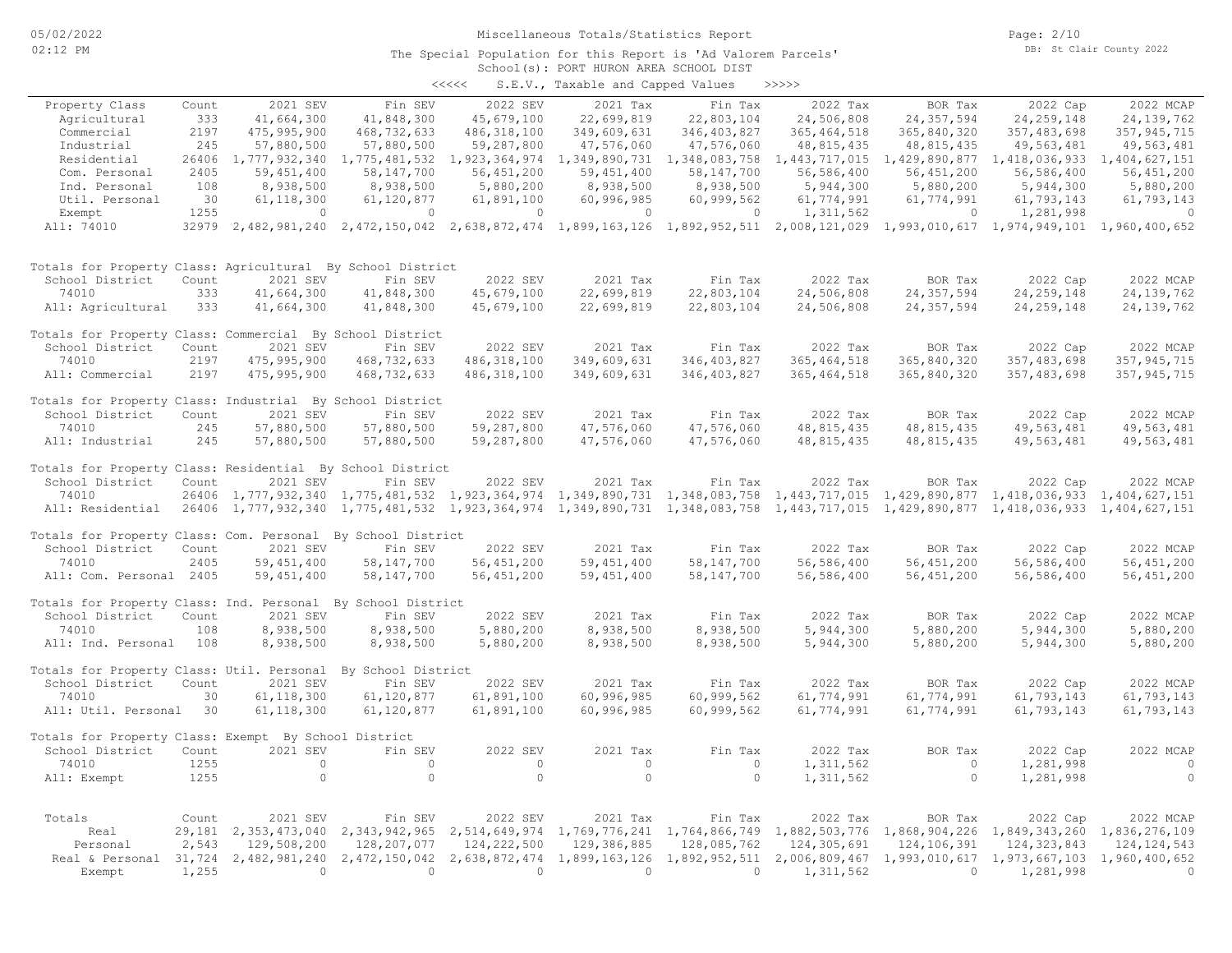# Miscellaneous Totals/Statistics Report

The Special Population for this Report is 'Ad Valorem Parcels'

School(s): PORT HURON AREA SCHOOL DIST <<<<< PRE/MBT Percentage Times S.E.V. >>>>>

| Totals for School District: 74010                            |                |                          | PORT HURON AREA SCHOOL DIST |                                |                          |                                |                |                           |                |
|--------------------------------------------------------------|----------------|--------------------------|-----------------------------|--------------------------------|--------------------------|--------------------------------|----------------|---------------------------|----------------|
| Property Class                                               | Count          | 2021 ORIG                | 2021 ORIG                   | Final PRE                      | Final                    | W/O Winter                     | W/O Winter     | 2022 ORIG                 | 2022 ORIG      |
|                                                              |                | PRE                      | Non-PRE                     |                                | Non-PRE                  | <b>PRE</b>                     | Non-PRE        | PRE                       | Non-PRE        |
|                                                              |                |                          |                             | 41,236,458                     | 611,842                  |                                |                |                           |                |
| Agricultural                                                 | 330            | 41,052,458               | 611,842                     |                                |                          | 41,236,458                     | 611,842        | 44,742,698                | 936,402        |
| Commercial                                                   | 40             | 3,004,226                | 472,991,674                 | 2,849,395                      | 465,883,238              | 2,849,395                      | 465,883,238    | 3, 153, 349               | 483, 164, 751  |
| Industrial                                                   | $\overline{1}$ | 108,400                  | 57,772,100                  | 108,400                        | 57,772,100               | 108,400                        | 57,772,100     | 104,800                   | 59,183,000     |
| Residential                                                  |                | 19348 1, 479, 824, 429   |                             | 298, 107, 911 1, 476, 615, 944 |                          | 298,865,588 1,475,777,644      |                | 299,703,888 1,595,893,446 | 327, 471, 528  |
| Com. Personal                                                | 2405           | 59, 451, 400             | $\circ$                     | 58,147,700                     | $\circ$                  | 58,147,700                     | $\circ$        | 56,451,200                | $\overline{0}$ |
| Ind. Personal                                                | 108            | 8,938,500                | $\circ$                     | 8,938,500                      | $\overline{\phantom{0}}$ | 8,938,500                      | $\circ$        | 5,880,200                 | $\overline{0}$ |
| Util. Personal                                               | $\overline{0}$ | $\overline{0}$           | 61, 118, 300                | $\overline{0}$                 | 61,120,877               | $\overline{0}$                 | 61,120,877     | $\overline{0}$            | 61,891,100     |
| Exempt                                                       | 19             | $\circ$                  | $\circ$                     | $\Omega$                       | $\circ$                  | $\bigcirc$                     | $\circ$        | $\overline{0}$            | $\Omega$       |
| All: 74010                                                   |                | 22, 251 1, 592, 379, 413 |                             | 890,601,827 1,587,896,397      |                          | 884, 253, 645 1, 587, 058, 097 |                | 885,091,945 1,706,225,693 | 932,646,781    |
| Totals for Property Class: Agricultural By School District   |                |                          |                             |                                |                          |                                |                |                           |                |
| School District                                              | Count          | 2021 ORIG                | 2021 ORIG                   | Final PRE                      | Final                    | W/O Winter                     | W/O Winter     | 2022 ORIG                 | 2022 ORIG      |
|                                                              |                | PRE                      | Non-PRE                     |                                | Non-PRE                  | PRE                            | Non-PRE        | PRE                       | Non-PRE        |
| 74010                                                        | 330            | 41,052,458               | 611,842                     | 41,236,458                     | 611,842                  | 41,236,458                     | 611,842        | 44,742,698                | 936,402        |
|                                                              |                |                          |                             |                                |                          |                                |                |                           |                |
| All: Agricultural                                            | 330            | 41,052,458               | 611,842                     | 41,236,458                     | 611,842                  | 41,236,458                     | 611,842        | 44,742,698                | 936,402        |
| Totals for Property Class: Commercial By School District     |                |                          |                             |                                |                          |                                |                |                           |                |
| School District                                              | Count          | 2021 ORIG                | 2021 ORIG                   | Final PRE                      | Final                    | W/O Winter                     | W/O Winter     | 2022 ORIG                 | 2022 ORIG      |
|                                                              |                | PRE                      | Non-PRE                     |                                | Non-PRE                  | PRE                            | Non-PRE        | PRE                       | Non-PRE        |
| 74010                                                        | 40             | 3,004,226                | 472,991,674                 | 2,849,395                      | 465,883,238              | 2,849,395                      | 465,883,238    | 3, 153, 349               | 483, 164, 751  |
| All: Commercial                                              | 40             | 3,004,226                |                             |                                |                          | 2,849,395                      |                |                           |                |
|                                                              |                |                          | 472,991,674                 | 2,849,395                      | 465,883,238              |                                | 465,883,238    | 3, 153, 349               | 483, 164, 751  |
| Totals for Property Class: Industrial By School District     |                |                          |                             |                                |                          |                                |                |                           |                |
| School District                                              | Count          | 2021 ORIG                | 2021 ORIG                   | Final PRE                      | Final                    | W/O Winter                     | W/O Winter     | 2022 ORIG                 | 2022 ORIG      |
|                                                              |                | PRE                      | Non-PRE                     |                                | Non-PRE                  | PRE                            | Non-PRE        | PRE                       | Non-PRE        |
|                                                              |                |                          |                             |                                |                          |                                |                |                           |                |
| 74010                                                        | $\mathbf{1}$   | 108,400                  | 57,772,100                  | 108,400                        | 57,772,100               | 108,400                        | 57, 772, 100   | 104,800                   | 59,183,000     |
| All: Industrial                                              | $\mathbf{1}$   | 108,400                  | 57,772,100                  | 108,400                        | 57,772,100               | 108,400                        | 57,772,100     | 104,800                   | 59,183,000     |
| Totals for Property Class: Residential By School District    |                |                          |                             |                                |                          |                                |                |                           |                |
|                                                              |                |                          |                             |                                |                          |                                |                | 2022 ORIG                 |                |
| School District                                              | Count          | 2021 ORIG                | 2021 ORIG                   | Final PRE                      | Final                    | W/O Winter                     | W/O Winter     |                           | 2022 ORIG      |
|                                                              |                | PRE                      | Non-PRE                     |                                | Non-PRE                  | PRE                            | Non-PRE        | PRE                       | Non-PRE        |
| 74010                                                        |                | 19348 1, 479, 824, 429   |                             | 298, 107, 911 1, 476, 615, 944 |                          | 298,865,588 1,475,777,644      |                | 299,703,888 1,595,893,446 | 327, 471, 528  |
| All: Residential                                             |                | 19348 1, 479, 824, 429   |                             | 298,107,911 1,476,615,944      |                          | 298,865,588 1,475,777,644      |                | 299,703,888 1,595,893,446 | 327, 471, 528  |
|                                                              |                |                          |                             |                                |                          |                                |                |                           |                |
| Totals for Property Class: Com. Personal By School District  |                |                          |                             |                                |                          |                                |                |                           |                |
| School District                                              | Count          | 2021 ORIG                | 2021 ORIG                   | Final PRE                      | Final                    | W/O Winter                     | W/O Winter     | 2022 ORIG                 | 2022 ORIG      |
|                                                              |                | PRE                      | Non-PRE                     |                                | Non-PRE                  | PRE                            | Non-PRE        | PRE                       | Non-PRE        |
| 74010                                                        | 2405           | 59, 451, 400             | $\overline{0}$              | 58, 147, 700                   | $\sim$ 0                 | 58,147,700                     | $\overline{0}$ | 56, 451, 200              | $\sim$ 0       |
| All: Com. Personal 2405                                      |                | 59, 451, 400             | $\overline{0}$              | 58,147,700                     | $\overline{0}$           | 58,147,700                     | $\circ$        | 56,451,200                | $\overline{0}$ |
|                                                              |                |                          |                             |                                |                          |                                |                |                           |                |
| Totals for Property Class: Ind. Personal By School District  |                |                          |                             |                                |                          |                                |                |                           |                |
| School District                                              | Count          | 2021 ORIG                | 2021 ORIG                   | Final PRE                      | Final                    | W/O Winter                     | W/O Winter     | 2022 ORIG                 | 2022 ORIG      |
|                                                              |                | PRE                      | Non-PRE                     |                                | Non-PRE                  | PRE                            | Non-PRE        | PRE                       | Non-PRE        |
| 74010                                                        | 108            | 8,938,500                | $\circ$                     | 8,938,500                      | $\overline{0}$           | 8,938,500                      | $\circ$        | 5,880,200                 | $\overline{0}$ |
| All: Ind. Personal                                           | 108            | 8,938,500                | $\circ$                     | 8,938,500                      | $\circ$                  | 8,938,500                      | $\circ$        | 5,880,200                 | $\bigcirc$     |
|                                                              |                |                          |                             |                                |                          |                                |                |                           |                |
| Totals for Property Class: Util. Personal By School District |                |                          |                             |                                |                          |                                |                |                           |                |
| School District Count 2021 ORIG 2021 ORIG Final PRE          |                |                          |                             |                                | Final                    | W/O Winter                     | W/O Winter     | 2022 ORIG                 | 2022 ORIG      |
|                                                              |                | PRE                      | Non-PRE                     |                                | Non-PRE                  | PRE                            | Non-PRE        | PRE                       | Non-PRE        |
| 74010                                                        | $\circ$        | $\circ$                  | 61, 118, 300                | $\circ$                        | 61,120,877               | $\circ$                        | 61,120,877     | $\circ$                   | 61,891,100     |
|                                                              |                |                          |                             |                                |                          |                                |                |                           |                |
| All: Util. Personal                                          | $\circ$        | $\circ$                  | 61, 118, 300                | $\circ$                        | 61,120,877               | $\circ$                        | 61,120,877     | $\circ$                   | 61,891,100     |
| Totals for Property Class: Exempt By School District         |                |                          |                             |                                |                          |                                |                |                           |                |
| School District                                              | Count          | 2021 ORIG                | 2021 ORIG                   | Final PRE                      | Final                    | W/O Winter                     | W/O Winter     | 2022 ORIG                 | 2022 ORIG      |
|                                                              |                |                          |                             |                                | Non-PRE                  |                                | Non-PRE        | PRE                       |                |
|                                                              |                | PRE                      | Non-PRE                     |                                |                          | PRE                            |                |                           | Non-PRE        |
| 74010                                                        | 19             | 0                        | $\circ$                     | $\circ$                        | $\circ$                  | $\circ$                        | $\circ$        | $\circ$                   | 0              |
| All: Exempt                                                  | 19             | $\circ$                  | $\circ$                     | $\circ$                        | $\circ$                  | $\circ$                        | $\circ$        | $\circ$                   | $\circ$        |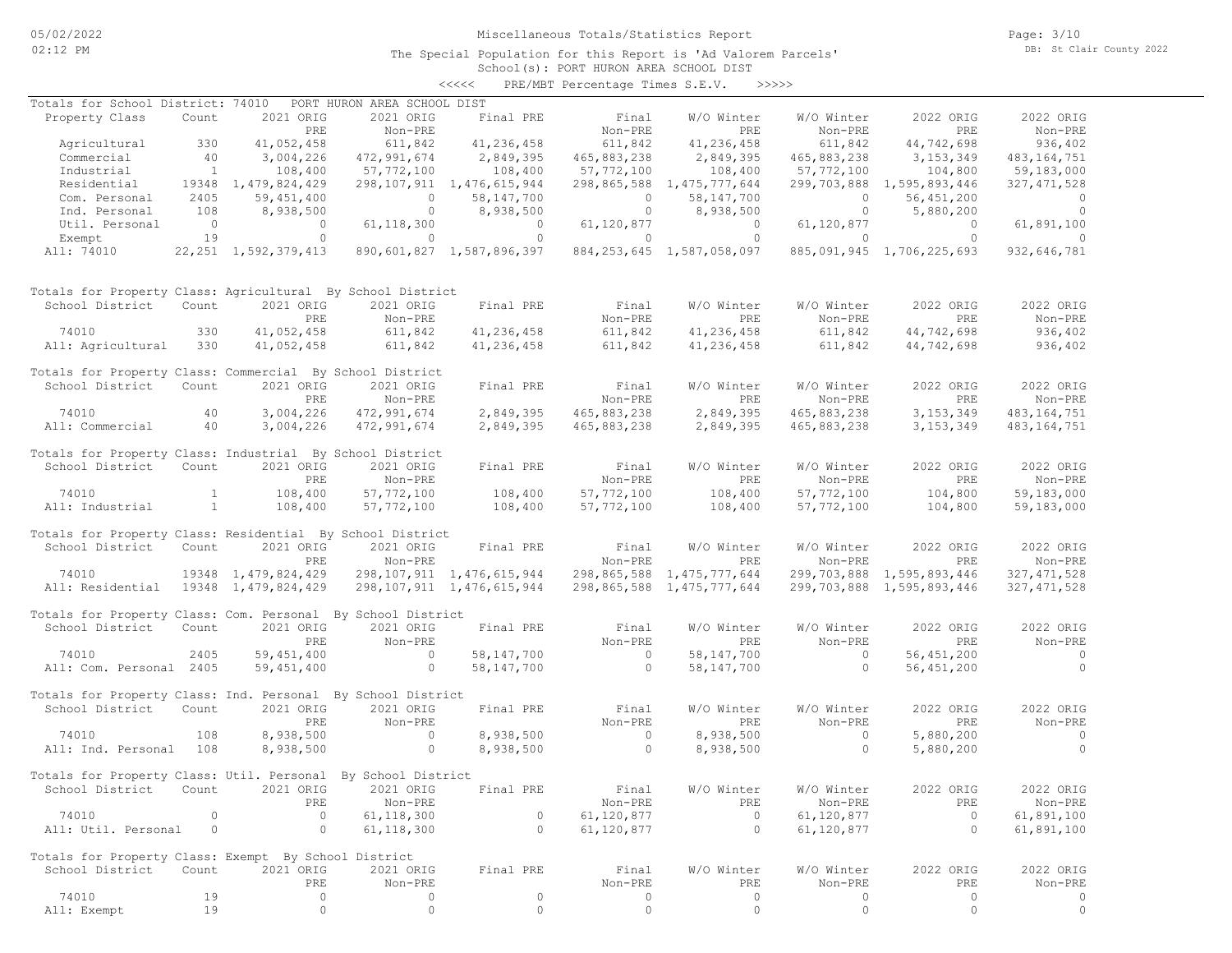05/02/2022 02:12 PM

Miscellaneous Totals/Statistics Report

The Special Population for this Report is 'Ad Valorem Parcels'

Page: 4/10 DB: St Clair County 2022

School(s): PORT HURON AREA SCHOOL DIST

<<<<< PRE/MBT Percentage Times S.E.V. >>>>>

| Totals          | Count    | 2021 ORIG            | 2021 ORIG   | Final PRE     | Final       | W/O Winter    | W/O Winter  | 2022 ORIG     | 2022 ORIG   |
|-----------------|----------|----------------------|-------------|---------------|-------------|---------------|-------------|---------------|-------------|
|                 |          | PRE.                 | Non-PRE     |               | Non-PRE     | PRE           | Non-PRE     | PRE           | Non-PRE     |
| Real            |          | 19,719 1,523,989,513 | 829,483,527 | 1,520,810,197 | 823,132,768 | 1,519,971,897 | 823,971,068 | 1,643,894,293 | 870,755,681 |
| Personal        | 2,513    | 68,389,900           | 61,118,300  | 67,086,200    | 61,120,877  | 67,086,200    | 61,120,877  | 62,331,400    | 61,891,100  |
| Real & Personal | 22,232 1 | 1,592,379,413        | 890,601,827 | 1,587,896,397 | 884,253,645 | 1,587,058,097 | 885,091,945 | 1,706,225,693 | 932,646,781 |
| Exempt          |          |                      |             |               |             |               |             |               |             |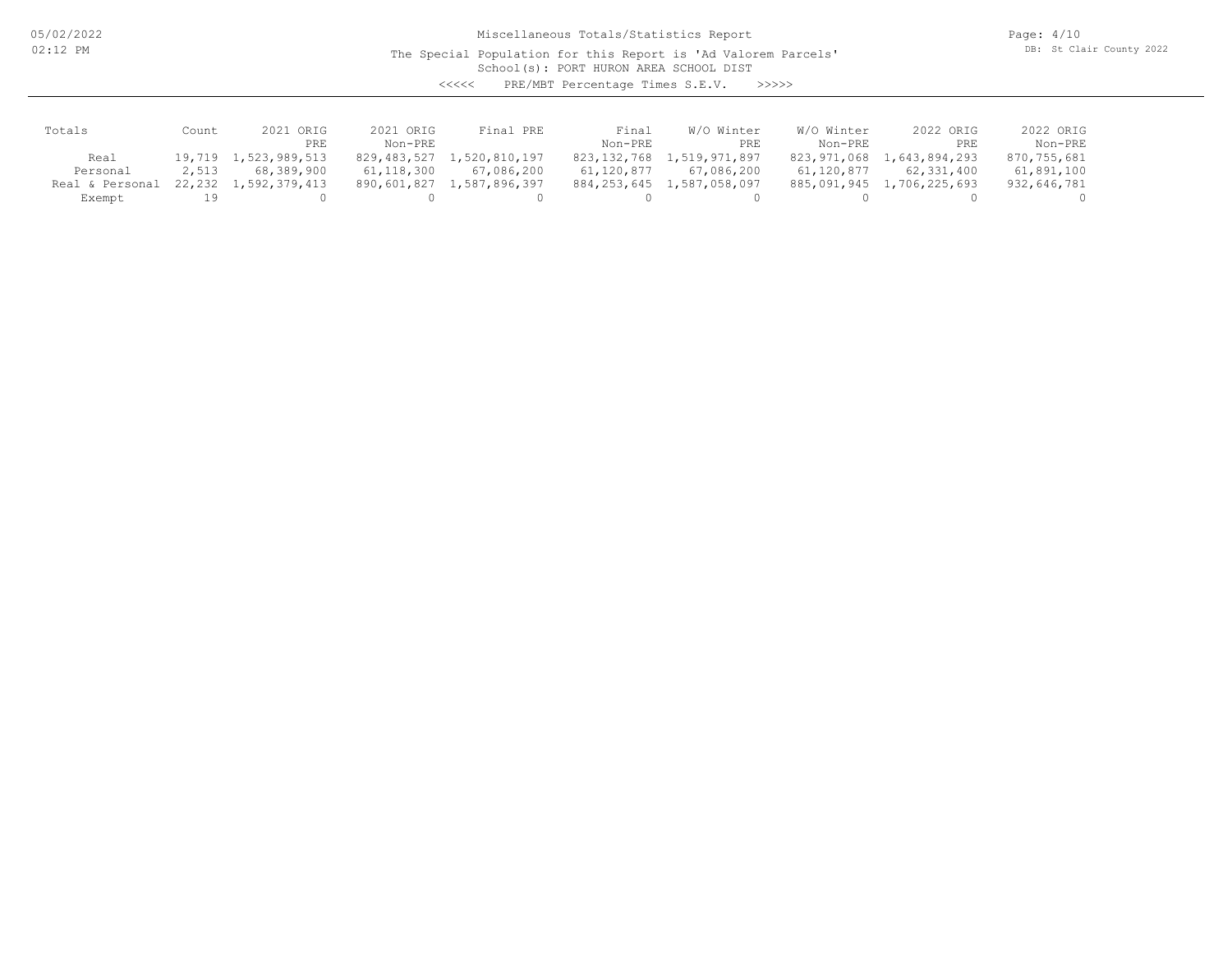# Miscellaneous Totals/Statistics Report

Page: 5/10 DB: St Clair County 2022

#### School(s): PORT HURON AREA SCHOOL DIST <<<<< PRE/MBT Percentage Times Taxable >>>>>

| Totals for School District: 74010                            |                |                        | PORT HURON AREA SCHOOL DIST                         |                           |                                       |                                |                                   |                                |                          |
|--------------------------------------------------------------|----------------|------------------------|-----------------------------------------------------|---------------------------|---------------------------------------|--------------------------------|-----------------------------------|--------------------------------|--------------------------|
| Property Class                                               | Count          | 2021 ORIG              | 2021 ORIG                                           | Final PRE                 | Final                                 | W/O Winter                     | W/O Winter                        | 2022 ORIG                      | 2022 ORIG                |
|                                                              |                | PRE                    | Non-PRE                                             |                           | Non-PRE                               | <b>PRE</b>                     | Non-PRE                           | PRE                            | Non-PRE                  |
| Agricultural                                                 | 330            | 22,305,464             | 394,355                                             | 22,408,749                | 394,355                               | 22,408,749                     | 394,355                           | 23,620,411                     | 737,183                  |
|                                                              |                |                        |                                                     |                           |                                       |                                |                                   | 2,159,437                      |                          |
| Commercial                                                   | 40             | 2,019,141              | 347,590,490                                         | 1,955,937                 | 344,447,890                           | 1,955,937                      | 344,447,890                       |                                | 363,680,883              |
| Industrial                                                   | $\sim$ 1       | 77,343                 | 47,498,717<br>$\frac{1}{100}$<br>316,085<br>0<br>60 | 77,343                    | 47,498,717                            | 77,343                         | 47,498,717                        | 79,895                         | 48,735,540               |
| Residential 19348 1, 132, 574, 642                           |                |                        |                                                     | 217,316,089 1,130,936,432 |                                       | 217, 147, 326 1, 130, 310, 318 |                                   | 217, 773, 440 1, 196, 401, 558 | 233, 489, 319            |
| Com. Personal                                                | 2405           | 59,451,400             |                                                     | 58,147,700                | $\begin{array}{c} 0 \\ 0 \end{array}$ |                                |                                   |                                | $\overline{0}$           |
| Ind. Personal                                                | 108            | 8,938,500              |                                                     | 0 $8,938,500$             |                                       |                                |                                   |                                | $\overline{\phantom{0}}$ |
| Util. Personal                                               | $\sim$ 0       | $\overline{0}$         |                                                     |                           | 0 60,999,562                          | $\overline{0}$                 | 60,999,562                        | $\overline{0}$                 | 61,774,991               |
| Exempt                                                       | 19             | $\overline{0}$         | $\overline{0}$                                      | $\overline{0}$            | $\overline{0}$                        | $\sim$ 0                       | $\overline{0}$                    | $\overline{0}$                 | $\Omega$                 |
| All: 74010 22251 1,225,366,490 673,796,636 1,222,464,661     |                |                        |                                                     |                           |                                       | 670, 487, 850 1, 221, 838, 547 |                                   | 671, 113, 964 1, 284, 592, 701 | 708,417,916              |
| Totals for Property Class: Agricultural By School District   |                |                        |                                                     |                           |                                       |                                |                                   |                                |                          |
| School District                                              | Count          | 2021 ORIG              | 2021 ORIG                                           | Final PRE                 | Final                                 | W/O Winter                     | W/O Winter                        | 2022 ORIG                      | 2022 ORIG                |
|                                                              |                | PRE                    | Non-PRE                                             |                           | Non-PRE                               | PRE                            | Non-PRE                           | PRE                            | Non-PRE                  |
| 74010                                                        | 330            | 22,305,464             | 394,355                                             | 22,408,749                | 394,355                               | 22,408,749                     | 394,355                           | 23,620,411                     | 737,183                  |
| All: Agricultural                                            | 330            | 22,305,464             | 394, 355                                            | 22,408,749                | 394,355                               | 22,408,749                     | 394,355                           | 23,620,411                     | 737,183                  |
|                                                              |                |                        |                                                     |                           |                                       |                                |                                   |                                |                          |
| Totals for Property Class: Commercial By School District     |                |                        |                                                     |                           |                                       |                                |                                   |                                |                          |
| School District Count                                        |                | 2021 ORIG              | 2021 ORIG                                           | Final PRE                 | Final                                 | W/O Winter                     | W/O Winter                        | 2022 ORIG                      | 2022 ORIG                |
|                                                              |                | PRE                    | Non-PRE                                             |                           | Non-PRE                               | PRE                            | Non-PRE                           | PRE                            | Non-PRE                  |
| 40<br>74010                                                  |                | 2,019,141              | 347,590,490                                         | 1,955,937                 | 344,447,890                           | 1,955,937                      | 344,447,890                       | 2,159,437                      | 363,680,883              |
| All: Commercial 40                                           |                | 2,019,141              | 347,590,490                                         | 1,955,937                 | 344,447,890                           | 1,955,937                      | 344,447,890                       | 2,159,437                      | 363,680,883              |
|                                                              |                |                        |                                                     |                           |                                       |                                |                                   |                                |                          |
| Totals for Property Class: Industrial By School District     |                |                        |                                                     |                           |                                       |                                |                                   |                                |                          |
| School District                                              | Count          | 2021 ORIG              | 2021 ORIG                                           | Final PRE                 | Final                                 | W/O Winter                     | W/O Winter                        | 2022 ORIG                      | 2022 ORIG                |
|                                                              |                | PRE                    | Non-PRE                                             |                           | Non-PRE                               | PRE                            | Non-PRE                           | PRE                            | Non-PRE                  |
| 74010                                                        |                | 77,343                 | 47,498,717                                          |                           | 47,498,717                            | 77,343                         | 47,498,717                        | 79,895                         | 48,735,540               |
| All: Industrial                                              | $\sim$ 1       | 77,343                 | 47,498,717                                          | 77, 343<br>77, 343        | 47,498,717                            | 77,343                         | 47,498,717                        | 79,895                         | 48,735,540               |
|                                                              |                |                        |                                                     |                           |                                       |                                |                                   |                                |                          |
| Totals for Property Class: Residential By School District    |                |                        |                                                     |                           |                                       |                                |                                   |                                |                          |
| School District                                              | Count          | 2021 ORIG              | 2021 ORIG                                           | Final PRE                 | Final                                 | W/O Winter                     | W/O Winter                        | 2022 ORIG                      | 2022 ORIG                |
|                                                              |                | PRE                    | Non-PRE                                             |                           | Non-PRE                               | PRE                            | Non-PRE                           | PRE                            | Non-PRE                  |
| 74010                                                        |                | 19348 1, 132, 574, 642 |                                                     | 217,316,089 1,130,936,432 |                                       | 217, 147, 326 1, 130, 310, 318 |                                   | 217, 773, 440 1, 196, 401, 558 | 233, 489, 319            |
| All: Residential 19348 1, 132, 574, 642                      |                |                        |                                                     | 217,316,089 1,130,936,432 |                                       | 217, 147, 326 1, 130, 310, 318 |                                   | 217, 773, 440 1, 196, 401, 558 | 233, 489, 319            |
|                                                              |                |                        |                                                     |                           |                                       |                                |                                   |                                |                          |
| Totals for Property Class: Com. Personal By School District  |                |                        |                                                     |                           |                                       |                                |                                   |                                |                          |
| School District                                              | Count          | 2021 ORIG              | 2021 ORIG                                           | Final PRE                 | Final                                 | W/O Winter                     | W/O Winter                        | 2022 ORIG                      | 2022 ORIG                |
|                                                              |                | PRE                    | Non-PRE                                             |                           | Non-PRE                               | PRE                            | Non-PRE                           | PRE                            | Non-PRE                  |
| 74010                                                        | 2405           | 59,451,400             | $\overline{0}$                                      | 58,147,700                | $\overline{0}$                        | 58,147,700                     | $\overline{0}$                    | 56, 451, 200                   | $\sim$ 0                 |
| All: Com. Personal 2405                                      |                | 59,451,400             | $\sim$ 0                                            | 58,147,700                | $\overline{0}$                        | 58,147,700                     | $\overline{0}$                    | 56,451,200                     | $\overline{0}$           |
|                                                              |                |                        |                                                     |                           |                                       |                                |                                   |                                |                          |
| Totals for Property Class: Ind. Personal By School District  |                |                        |                                                     |                           |                                       |                                |                                   |                                |                          |
| School District                                              | Count          | 2021 ORIG              | 2021 ORIG                                           | Final PRE                 | Final                                 | W/O Winter                     | W/O Winter                        | 2022 ORIG                      | 2022 ORIG                |
|                                                              |                | PRE                    | Non-PRE                                             |                           | Non-PRE                               | PRE                            | Non-PRE                           | PRE                            | Non-PRE                  |
| 74010                                                        | 108            | 8,938,500              | $\sim$ 0                                            | 8,938,500                 | $\sim$ 0                              | 8,938,500                      | $\sim$ 0                          | 5,880,200                      | $\sim$ 0                 |
| All: Ind. Personal 108                                       |                | 8,938,500              | $\circ$                                             | 8,938,500                 | $\overline{a}$                        | 8,938,500                      | $\sim$ 0 $\sim$ 0 $\sim$ 0 $\sim$ | 5,880,200                      | $\circ$                  |
|                                                              |                |                        |                                                     |                           |                                       |                                |                                   |                                |                          |
| Totals for Property Class: Util. Personal By School District |                |                        |                                                     |                           |                                       |                                |                                   |                                |                          |
| School District Count 2021 ORIG 2021 ORIG Final PRE          |                |                        |                                                     |                           | Final                                 |                                | W/O Winter W/O Winter             | 2022 ORIG                      | 2022 ORIG                |
|                                                              |                |                        |                                                     |                           | Non-PRE                               |                                |                                   |                                |                          |
|                                                              |                | PRE                    | Non-PRE                                             |                           |                                       | PRE                            | Non-PRE                           | PRE                            | Non-PRE                  |
| 74010                                                        | $\circ$        | $\circ$                | 60,996,985                                          | $\circ$                   | 60,999,562                            | $\overline{0}$                 | 60,999,562                        | $\overline{0}$                 | 61,774,991               |
| All: Util. Personal                                          | $\overline{0}$ | $\circ$                | 60,996,985                                          | $\circ$                   | 60,999,562                            | $\circ$                        | 60,999,562                        | $\circ$                        | 61,774,991               |
|                                                              |                |                        |                                                     |                           |                                       |                                |                                   |                                |                          |
| Totals for Property Class: Exempt By School District         |                | 2021 ORIG              |                                                     |                           |                                       | W/O Winter                     | W/O Winter                        |                                |                          |
| School District                                              | Count          |                        | 2021 ORIG                                           | Final PRE                 | Final                                 |                                |                                   | 2022 ORIG                      | 2022 ORIG                |
|                                                              |                | PRE                    | Non-PRE                                             |                           | Non-PRE                               | PRE                            | Non-PRE                           | PRE                            | Non-PRE                  |
| 74010                                                        | 19             | 0                      | 0                                                   | $\circ$                   | $\circ$                               | $\circ$                        | 0                                 | $\circ$                        | 0                        |
| All: Exempt                                                  | 19             | $\circ$                | $\circ$                                             | $\circ$                   | $\circ$                               | $\circ$                        | $\circ$                           | 0                              | $\circ$                  |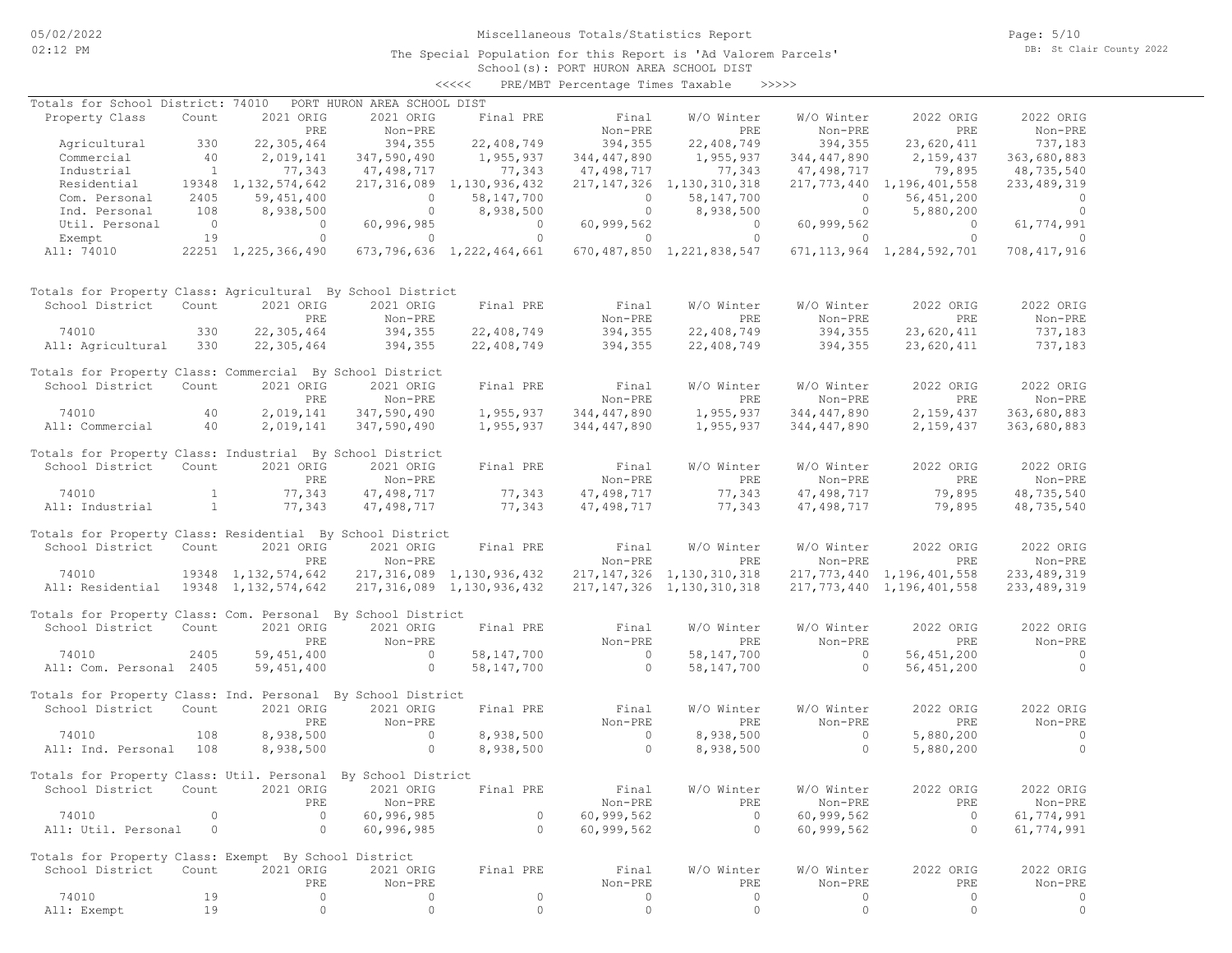05/02/2022 02:12 PM

Miscellaneous Totals/Statistics Report

The Special Population for this Report is 'Ad Valorem Parcels'

Page: 6/10 DB: St Clair County 2022

School(s): PORT HURON AREA SCHOOL DIST

<<<<< PRE/MBT Percentage Times Taxable >>>>>

| Totals          | Count    | ORIG<br>2021  | 2021 ORIG   | Final PRE     | Final       | W/O Winter    | W/O Winter  | 2022 ORIG     | 2022 ORIG   |
|-----------------|----------|---------------|-------------|---------------|-------------|---------------|-------------|---------------|-------------|
|                 |          | PRE           | Non-PRE     |               | Non-PRE     | PRE           | Non-PRE     | PRE           | Non-PRE     |
| Real            | 19,719 1 | 1,156,976,590 | 612,799,651 | 1,155,378,461 | 609,488,288 | 1,154,752,347 | 610,114,402 | 1,222,261,301 | 646,642,925 |
| Personal        | 2,513    | 68,389,900    | 60,996,985  | 67,086,200    | 60,999,562  | 67,086,200    | 60,999,562  | 62,331,400    | 61,774,991  |
| Real & Personal | 22,232   | 1,225,366,490 | 673,796,636 | 1,222,464,661 | 670,487,850 | 1,221,838,547 | 671,113,964 | 1,284,592,701 | 708,417,916 |
| Exempt          |          |               |             |               |             |               |             |               |             |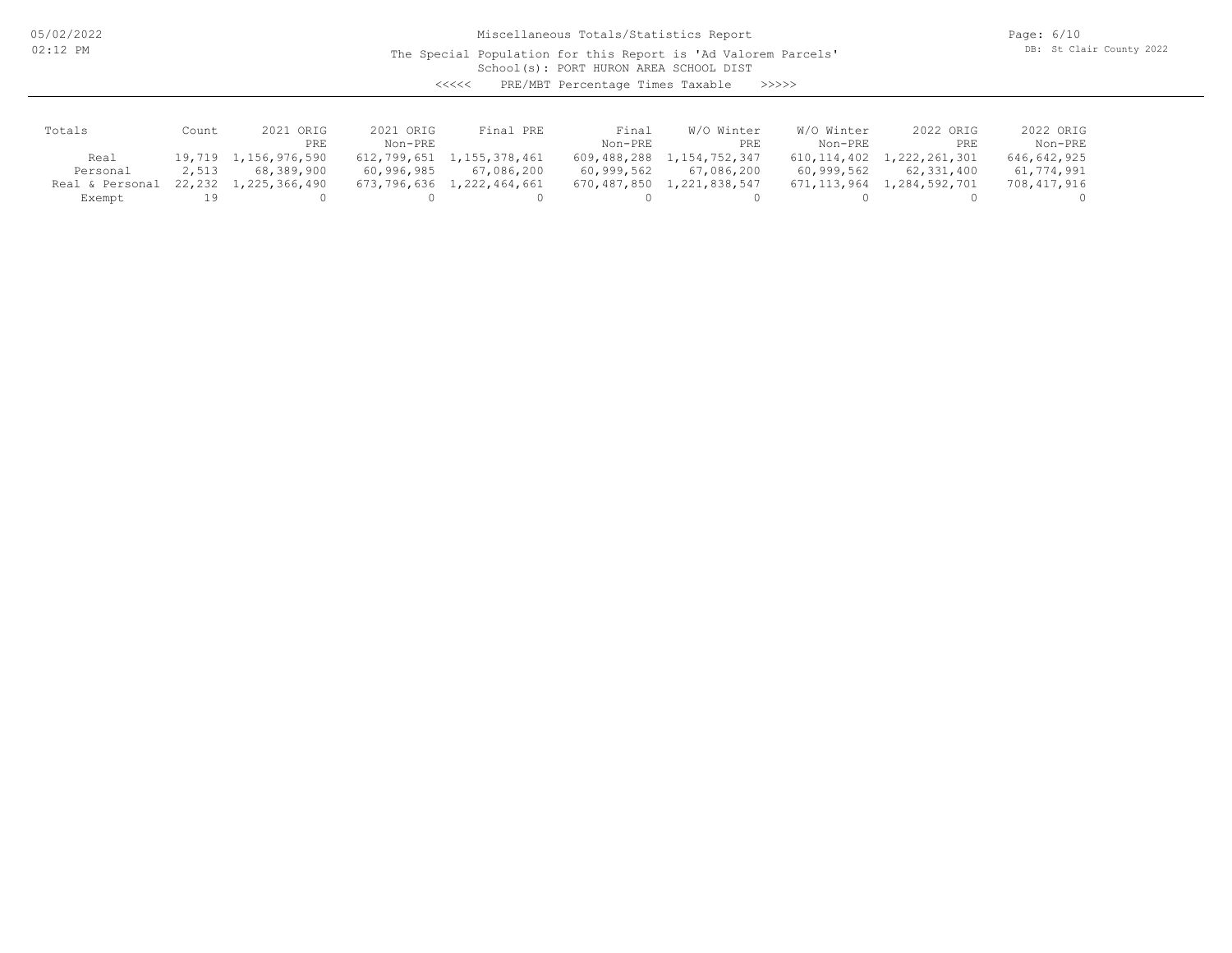# School(s): PORT HURON AREA SCHOOL DIST Miscellaneous Totals/Statistics Report The Special Population for this Report is 'Ad Valorem Parcels' <<<<< DDA/LDFA Totals - CFT/IFT/REHAB Totals >>>>>

## \*\*\*\*\* DDA/LDFA Totals \*\*\*\*\*

|                     |       | Base       | Current      | Current     | Current      | Final      | Final        | Final        |
|---------------------|-------|------------|--------------|-------------|--------------|------------|--------------|--------------|
| DDA/LDFA            | Count | Value      | Assessed     | Taxable     | Captured     | Assessed   | Taxable      | Captured     |
| 09 EDISON REDEPMT # | 73    | 202,225    | 12,531,800   | 10,893,154  | 10,690,929   | 11,443,100 | 10,500,215   | 10,297,990   |
| 20 D.D.A.           | 1505  | $\Omega$   | 99,755,300   | 78,550,708  | 77,764,432   | 97,448,600 | 76,100,900   | 75,339,742   |
| 05 PEERLESS THOMAS  | 30    | 105,225    | 3,497,500    | 3,009,174   | 2,903,949    | 3,584,500  | 3,047,212    | 2,941,987    |
| 14 BROWNFIELD 381   | 18    | 1,708,500  | 3,496,500    | 3,008,174   | 1,299,674    | 3,584,500  | 3,047,212    | 1,338,712    |
| 03 PH PAPER COMPANY | 53    | 10,182,575 | 6,618,600    | 6, 212, 133 | $-3,970,442$ | 7,843,300  | 6,525,822    | $-3,656,753$ |
| 18 WATER ST MARINA  | 9     | 220,800    | 2,307,900    | 2,235,751   | 2,014,951    | 2,266,700  | 2,190,849    | 1,970,049    |
| 11 BROWNFIELD PLAN  | 77    | 1,887,480  | 11, 415, 700 | 9,075,788   | 7,188,308    | 11,290,600 | 8,946,193    | 7,058,713    |
| 12 BROWNFIELD PLAN  | 231   | 11,897,110 | 13,827,100   | 10,090,704  | $-2,324,682$ | 15,236,600 | 10,911,358   | $-1,478,910$ |
| 13 BROWNFIELD PLAN  | 69    | 2,210,799  | 3,197,300    | 2,199,296   | $-11,503$    | 3,008,600  | 2,056,336    | $-154, 463$  |
| 02 IND. PARK (ORIGI | 236   | 8,358,566  | 37, 365, 400 | 32,085,265  | 23,726,699   | 36,278,400 | 31,944,778   | 23,586,212   |
| 04 KRAFFT-HOLLAND   | 323   | 2,286,075  | 33,973,100   | 27,918,344  | 25,632,269   | 32,923,400 | 26,682,750   | 24,396,675   |
| 10 IND. PARK (EXPAN | 24    | 57,175     | 5,737,500    | 5,240,078   | 5,182,903    | 6,950,400  | 6,445,469    | 6,388,294    |
| 01 T. H. - CROSS PT | 183   | 3,399,605  | 16,635,800   | 14,101,069  | 10,701,464   | 16,630,000 | 13,718,154   | 10,318,549   |
| 08 MAINSTREET #5    | 320   | 5,074,669  | 14,108,900   | 9,918,325   | 4,843,656    | 13,078,300 | 8,855,471    | 3,780,802    |
| 07 NBD, YMCA #2     | 52    | 500,000    | 8,044,400    | 7,007,690   | 6,507,690    | 7,463,900  | 6,555,238    | 6,055,238    |
| 21 BENS 314, LLC    |       | 59,100     | 106,400      | 64,481      | 5,381        | 103,300    | 62,422       | 3,322        |
| 19 HURON MAINSTREET | 46    | 1,047,400  | 2,816,500    | 1,700,876   | 653,476      | 2,301,000  | 1,204,634    | 157,234      |
| 17 BROWNFIELD SPERR |       | 65,000     | 563,700      | 563,700     | 498,700      | 637,900    | 628,810      | 563,810      |
| 16 BROWNFIELD HARKE |       |            |              |             |              |            |              |              |
| 15 BROWNFIELD SCST  |       |            |              |             |              |            |              |              |
| $28 - DDA/TIFA$ #1  | 823   | 17,836,100 | 42,875,900   | 34,642,341  | 16,806,241   | 40,783,800 | 33, 301, 852 | 15,465,752   |
| DDA/TIFA #1         | 48    | 2,952,525  |              |             | $-2,952,525$ |            |              | $-2,952,525$ |

\*\*\*\*\* CFT/IFT/REHAB Totals \*\*\*\*\*

|                                            | Count | SEV Value | Taxable Value |
|--------------------------------------------|-------|-----------|---------------|
| PILT - Payment in Lieu of  Real            |       | 276.400   | 276,400       |
| PILT - Payment in Lieu of  Personal        |       | 15,000    | 15,000        |
| PILT - Payment in Lieu of  Real & Personal |       | 291,400   | 291,400       |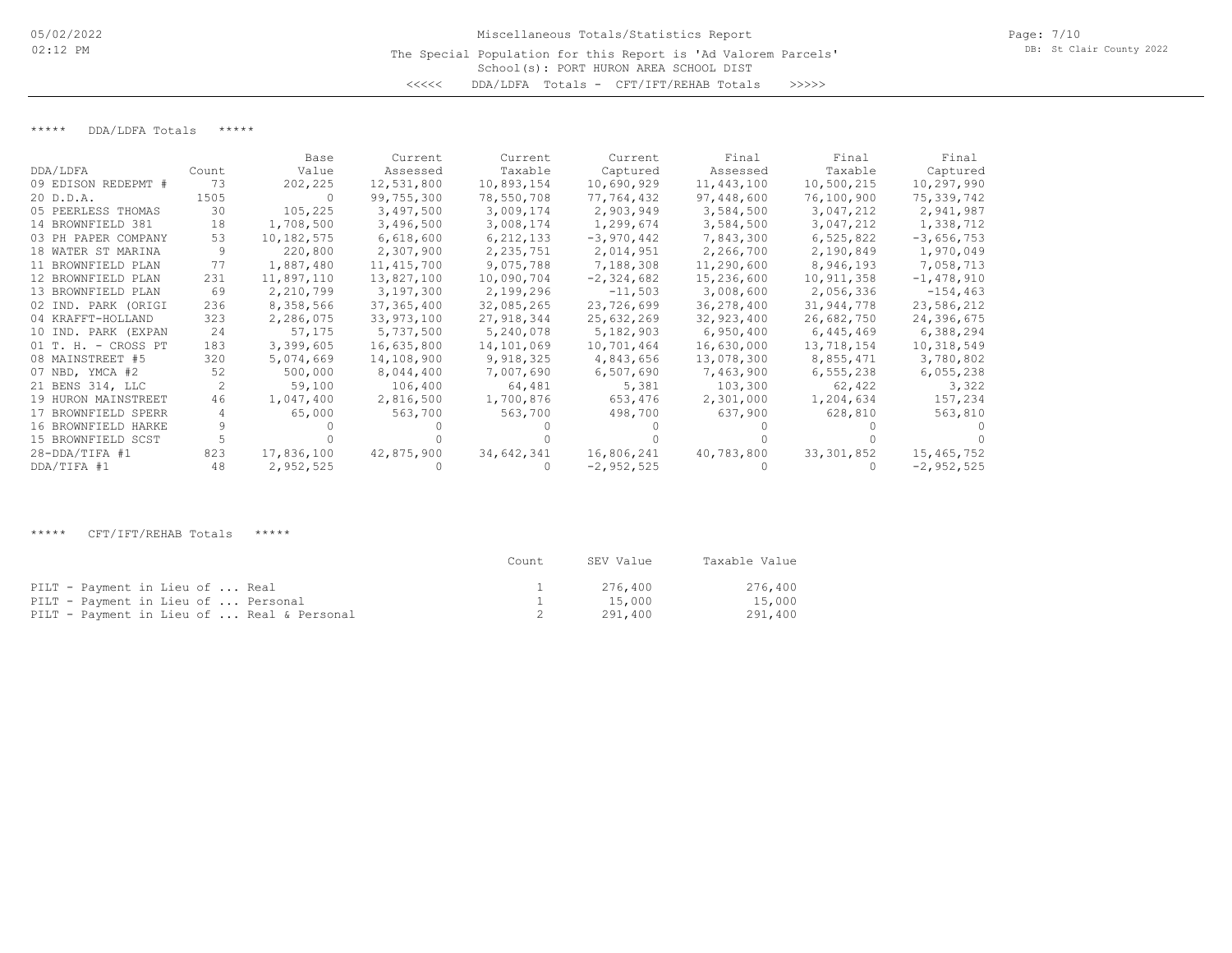### The Special Population for this Report is 'Ad Valorem Parcels'

School(s): PORT HURON AREA SCHOOL DIST <<<<< Special Act Totals >>>>>

\*\*\*\*\* DDA/LDFA Totals \*\*\*\*\*

|                     |       | Base       | Current      | Current    | Current      | Final      | Final        | Final        |
|---------------------|-------|------------|--------------|------------|--------------|------------|--------------|--------------|
| DDA/LDFA            | Count | Value      | Assessed     | Taxable    | Captured     | Assessed   | Taxable      | Captured     |
| 09 EDISON REDEPMT # | 73    | 202,225    | 12,531,800   | 10,893,154 | 10,690,929   | 11,443,100 | 10,500,215   | 10,297,990   |
| 20 D.D.A.           | 1505  | -0         | 99,755,300   | 78,550,708 | 77,764,432   | 97,448,600 | 76,100,900   | 75,339,742   |
| 05 PEERLESS THOMAS  | 30    | 105,225    | 3,497,500    | 3,009,174  | 2,903,949    | 3,584,500  | 3,047,212    | 2,941,987    |
| 14 BROWNFIELD 381   | 18    | 1,708,500  | 3,496,500    | 3,008,174  | 1,299,674    | 3,584,500  | 3,047,212    | 1,338,712    |
| 03 PH PAPER COMPANY | 53    | 10,182,575 | 6,618,600    | 6,212,133  | $-3,970,442$ | 7,843,300  | 6,525,822    | $-3,656,753$ |
| 18 WATER ST MARINA  |       | 220,800    | 2,307,900    | 2,235,751  | 2,014,951    | 2,266,700  | 2,190,849    | 1,970,049    |
| 11 BROWNFIELD PLAN  | 77    | 1,887,480  | 11, 415, 700 | 9,075,788  | 7,188,308    | 11,290,600 | 8,946,193    | 7,058,713    |
| 12 BROWNFIELD PLAN  | 231   | 11,897,110 | 13,827,100   | 10,090,704 | $-2,324,682$ | 15,236,600 | 10,911,358   | $-1,478,910$ |
| 13 BROWNFIELD PLAN  | 69    | 2,210,799  | 3,197,300    | 2,199,296  | $-11,503$    | 3,008,600  | 2,056,336    | $-154, 463$  |
| 02 IND. PARK (ORIGI | 236   | 8,358,566  | 37,365,400   | 32,085,265 | 23,726,699   | 36,278,400 | 31,944,778   | 23,586,212   |
| 04 KRAFFT-HOLLAND   | 323   | 2,286,075  | 33,973,100   | 27,918,344 | 25,632,269   | 32,923,400 | 26,682,750   | 24,396,675   |
| 10 IND. PARK (EXPAN | 24    | 57,175     | 5,737,500    | 5,240,078  | 5,182,903    | 6,950,400  | 6,445,469    | 6,388,294    |
| 01 T. H. - CROSS PT | 183   | 3,399,605  | 16,635,800   | 14,101,069 | 10,701,464   | 16,630,000 | 13,718,154   | 10,318,549   |
| 08 MAINSTREET #5    | 320   | 5,074,669  | 14,108,900   | 9,918,325  | 4,843,656    | 13,078,300 | 8,855,471    | 3,780,802    |
| 07 NBD, YMCA #2     | 52    | 500,000    | 8,044,400    | 7,007,690  | 6,507,690    | 7,463,900  | 6,555,238    | 6,055,238    |
| 21 BENS 314, LLC    |       | 59,100     | 106,400      | 64,481     | 5,381        | 103,300    | 62,422       | 3,322        |
| 19 HURON MAINSTREET | 46    | 1,047,400  | 2,816,500    | 1,700,876  | 653,476      | 2,301,000  | 1,204,634    | 157,234      |
| 17 BROWNFIELD SPERR |       | 65,000     | 563,700      | 563,700    | 498,700      | 637,900    | 628,810      | 563,810      |
| 16 BROWNFIELD HARKE |       |            |              |            |              |            |              |              |
| 15 BROWNFIELD SCST  |       |            |              |            |              |            |              |              |
| $28 - DDA/TIFA$ #1  | 823   | 17,836,100 | 42,875,900   | 34,642,341 | 16,806,241   | 40,783,800 | 33, 301, 852 | 15,465,752   |
| DDA/TIFA #1         | 48    | 2,952,525  |              |            | $-2,952,525$ |            |              | $-2,952,525$ |

\*\*\*\*\* Special Act Totals \*\*\*\*\*

|                                     |                 | Count. | SEV Value | Taxable Value |
|-------------------------------------|-----------------|--------|-----------|---------------|
| PA 494/204 - Developmental Property | Real            |        |           |               |
| PA 494/204 - Developmental Property | Personal        |        |           |               |
| PA 494/204 - Developmental Property | Real & Personal |        |           |               |
| Sr Ctzn/Dis Fam Hsq-PILT 2008 Rates | Real            |        | 276400    | 276400        |
| Sr Ctzn/Dis Fam Hsq-PILT 2008 Rates | Personal        |        | 15000     | 15000         |
| Sr Ctzn/Dis Fam Hsq-PILT 2008 Rates | Real & Personal |        | 291400    | 291400        |
| Land Bank (Not a Special Act)       | Real            |        |           |               |
| Land Bank (Not a Special Act)       | Personal        |        |           |               |
| Land Bank (Not a Special Act)       | Real & Personal |        |           |               |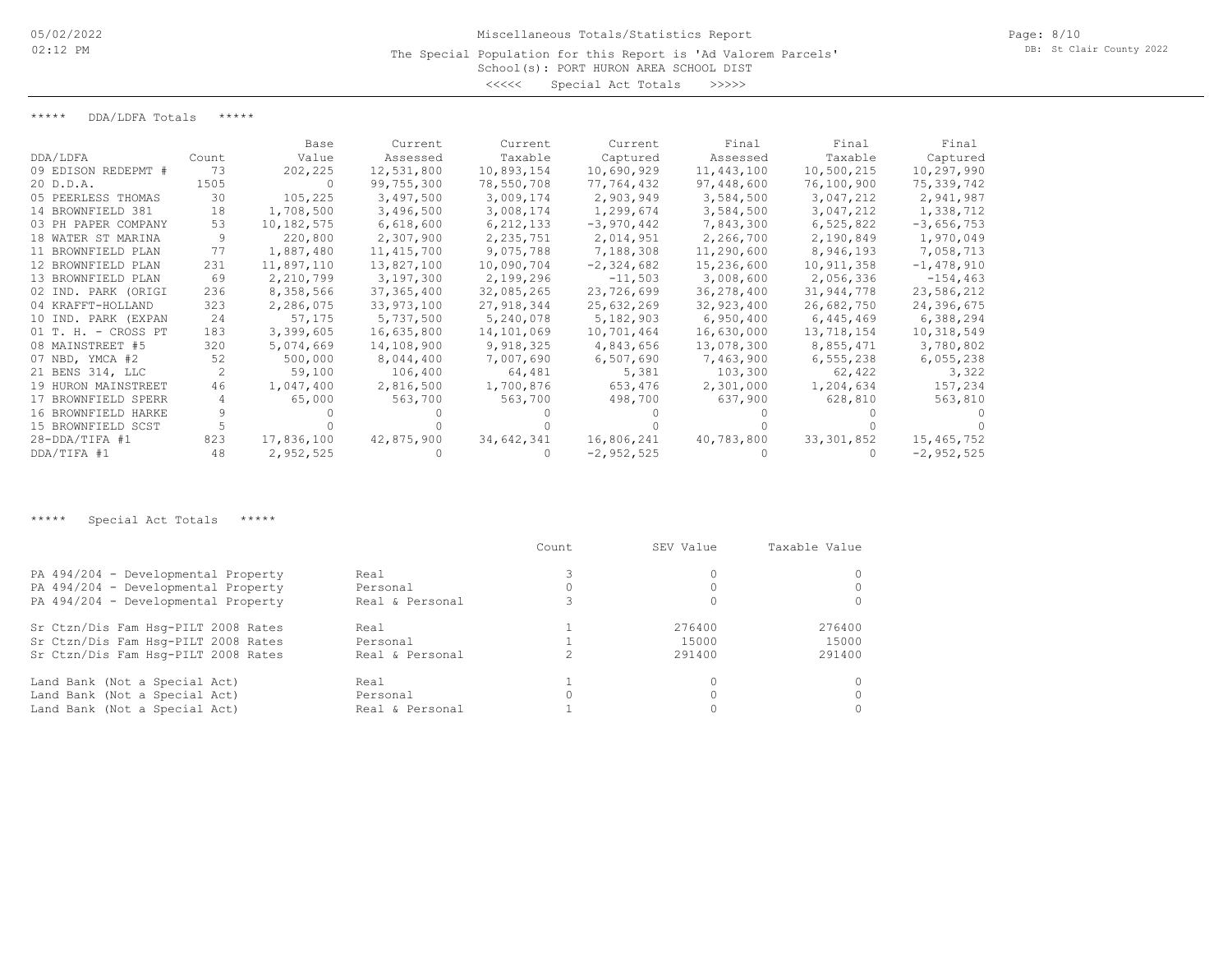## School(s): PORT HURON AREA SCHOOL DIST The Special Population for this Report is 'Ad Valorem Parcels'

Page: 9/10 DB: St Clair County 2022

<<<<< Top 20 Statistics >>>>>

| ***** Top 20 S.E.V.s              | *****                               |                                |              |
|-----------------------------------|-------------------------------------|--------------------------------|--------------|
| $06 - 999 - 0236 - 000$           | DTE ELECTRIC COMPANY                | \$                             | 13,372,200   |
| $06 - 150 - 0051 - 610$           | MPT OF PORT HURON LLC               | \$                             | 11,242,200   |
| 20-016-2022-002                   | WAL-MART STORES EAST LP             | \$                             | 8,430,700    |
| $06 - 010 - 2001 - 400$           | SEMCO ENERGY INC                    | \$                             | 6,725,300    |
| 20-022-1001-000                   | BIRCHWOOD MALL REALTY HOLDING LLC   | \$                             | 6,465,300    |
| $06 - 999 - 0859 - 000$           | SEMCO ENERGY GAS                    | \$                             | 6,375,400    |
| 25-999-0017-000                   | DTE ELECTRIC COMPANY                | \$                             | 6,198,300    |
| $20 - 999 - 0030 - 000$           | DTE ELECTRIC COMPANY                | $\dot{\varsigma}$              | 6,123,500    |
| 28-168-0006-000                   | MENARDS                             | \$                             | 5,844,500    |
| $20 - 022 - 4046 - 000$           | MPT OF PORT HURON LLC               | $\boldsymbol{\dot{\varsigma}}$ | 5,668,300    |
| $06 - 999 - 0810 - 400$           | LAKE HURON MEDICAL CENTER           | \$                             | 5,562,600    |
| $20 - 016 - 2031 - 004$           | MEIJER INC                          | \$                             | 5,410,900    |
| $20 - 004 - 4008 - 001$           |                                     | \$                             | 4,878,800    |
|                                   | REGENCY ON THE LAKE REAL ESTATE     |                                |              |
| 15-999-0002-500                   | ITC TRANSMISSION                    | \$                             | 4,728,300    |
| 28-999-0061-000                   | DTE ELECTRIC COMPANY                | \$                             | 4,638,000    |
| 20-015-4037-100                   | NIC 12 BLUE WATER LODGE OWNER LLC   | \$                             | 3,836,500    |
| 20-021-2016-001                   | WILLIAM AND MABEL LEE FAMILY PARTNE | \$                             | 3,561,300    |
| $20 - 021 - 3004 - 000$           | FORT GRATIOT REALTY LLC/NAMDAR ET-  | \$                             | 3,561,100    |
| $20 - 022 - 4001 - 000$           | LOWE'S HOME CENTER INC              | \$                             | 3,558,800    |
| $06 - 375 - 0004 - 100$           | E B EDDY PAPER INC                  | \$                             | 3,379,900    |
|                                   |                                     |                                |              |
| ***** Top 20 Taxable Values ***** |                                     |                                |              |
| $06 - 999 - 0236 - 000$           | DTE ELECTRIC COMPANY                | \$                             | 13, 372, 200 |
| $06 - 150 - 0051 - 610$           | MPT OF PORT HURON LLC               | \$                             | 7,902,350    |
| 20-022-1001-000                   | BIRCHWOOD MALL REALTY HOLDING LLC   | \$                             | 6,465,300    |
| $06 - 999 - 0859 - 000$           | SEMCO ENERGY GAS                    | \$                             | 6,375,400    |
| 25-999-0017-000                   | DTE ELECTRIC COMPANY                | $\stackrel{.}{\mathsf{S}}$     | 6,198,300    |
| $20 - 999 - 0030 - 000$           | DTE ELECTRIC COMPANY                | $\frac{1}{2}$                  | 6,123,500    |
| $06 - 010 - 2001 - 400$           | SEMCO ENERGY INC                    |                                | 5,789,741    |
| $06 - 999 - 0810 - 400$           | LAKE HURON MEDICAL CENTER           | \$                             | 5,562,600    |
| 15-999-0002-500                   | ITC TRANSMISSION                    | $\dot{\varsigma}$              | 4,728,300    |
| 28-999-0061-000                   | DTE ELECTRIC COMPANY                | $\dot{\mathsf{S}}$             | 4,638,000    |
| $20 - 016 - 2022 - 002$           | WAL-MART STORES EAST LP             | \$                             | 4,441,238    |
| 20-016-2031-004                   | MEIJER INC                          | \$                             | 3,776,049    |
| 28-168-0006-000                   | MENARDS                             | \$                             | 3,640,141    |
| 20-021-3004-000                   | FORT GRATIOT REALTY LLC/NAMDAR ET-  | $\dot{\varsigma}$              | 3,561,100    |
| $06 - 375 - 0004 - 100$           | E B EDDY PAPER INC                  | $\frac{1}{2}$                  | 3,379,900    |
| $28 - 020 - 4034 - 200$           | PREMIER PH HOLDINGS LLC             |                                | 3,357,900    |
| $20 - 022 - 4046 - 000$           | MPT OF PORT HURON LLC               |                                | 3,078,077    |
| $06 - 151 - 0088 - 000$           | PORT HURON APARTMENTS LLC           | $\frac{1}{2}$                  | 2,877,207    |
| 15-999-0001-000                   | DTE ELECTRIC COMPANY                | \$                             | 2,768,600    |
| $20 - 022 - 4001 - 000$           | LOWE'S HOME CENTER INC              | $\mathsf S$                    | 2,711,625    |
|                                   |                                     |                                |              |
|                                   |                                     |                                |              |

| *****<br>*****<br>Top 20 Owners by Taxable Value |     |  |  |  |                                           |  |
|--------------------------------------------------|-----|--|--|--|-------------------------------------------|--|
| DTE ELECTRIC COMPANY                             | has |  |  |  | 37,950,900 Taxable Value in 11 Parcel(s)  |  |
| MPT OF PORT HURON LLC                            | has |  |  |  | 12,140,416 Taxable Value in 14 Parcel(s)  |  |
| SEMCO ENERGY INC                                 | has |  |  |  | 11,684,828 Taxable Value in 12 Parcel(s)  |  |
| BIRCHWOOD MALL REALTY HOLDING LLC                | has |  |  |  | 9,162,700 Taxable Value in 9 Parcel(s)    |  |
| ITC TRANSMISSION                                 | has |  |  |  | $6,810,600$ Taxable Value in 4 Parcel(s)  |  |
| SEMCO ENERGY GAS                                 | has |  |  |  | $6,375,400$ Taxable Value in 1 Parcel(s)  |  |
| LAKE HURON MEDICAL CENTER                        | has |  |  |  | 5,771,400 Taxable Value in 3 Parcel(s)    |  |
| ACHESON VENTURES LLC                             | has |  |  |  | $5,299,021$ Taxable Value in 46 Parcel(s) |  |
| WAL-MART STORES EAST LP                          | has |  |  |  | 4,836,000 Taxable Value in 4 Parcel(s)    |  |
| HVG PORT HURON ASSOCIATES LLC                    | has |  |  |  | $4,742,700$ Taxable Value in 2 Parcel(s)  |  |
| MENARDS                                          | has |  |  |  | 4,508,341 Taxable Value in 2 Parcel(s)    |  |
| BLUEWATER VIEW LLC                               | has |  |  |  | 4,467,181 Taxable Value in 28 Parcel(s)   |  |
| ASSET LINK LLC                                   | has |  |  |  | 4,401,117 Taxable Value in 153 Parcel(s)  |  |